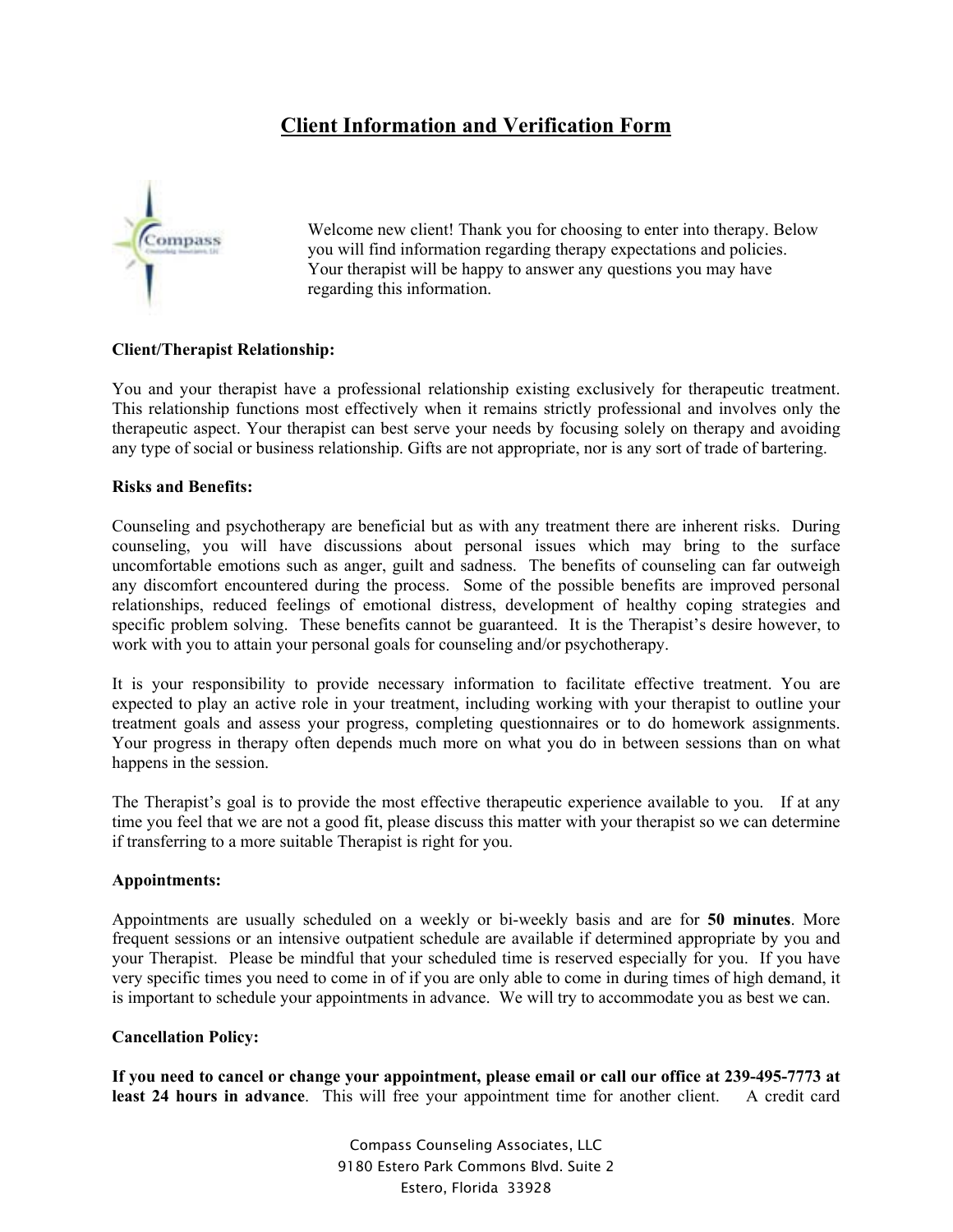number will be taken at the time of appointment scheduling and will be charged in the event of a missed appointment unless 24 hours' notice is given or other arrangements have been discussed. The fee is \$75.00 for a late cancellation or missed appointment. Insurance companies do not reimburse for missed or late cancelled appointments. If two sessions in a row are cancelled with less than 24 hours' notice, your therapist may request to speak with you before continuing to reschedule appointments.

# **Professional Fees:**

# Our fees at Compass Counseling are \$150.00 for 50 minute individual or couples therapy sessions \$75.00 Late Cancellation or No show fee \$ 40.00 returned check fee

We are in-network with most major insurance companies. We will bill your insurance. It is not a guaranteed form of payment and you will be responsible for the charges if your insurance does not cover our services.

If you become involved in any court or legal proceedings that require my participation, you will be expected to pay for all of the therapist's professional time, including preparation and transportation costs, even if I am called by another party. The fee is 175.00 per hour for preparation, communication, travel and attendance at any legal proceeding. A three hour minimum payment of \$525.00 is due in advance for our time.

We accept cash, checks, Debit, Mastercard, Visa and Discover Cards for payment.

## **Emergencies:**

You may encounter a personal emergency that will require prompt attention. If this happens, please contact your local Crisis Center, hospital or 911. Every attempt will be made to schedule you as soon as possible after you receive emergency services or to offer other options. Because clients may be scheduled back-to-back, it is not always possible to return a call immediately. However, attempts will be made to return calls in a timely manner. When out of town travel is planned, your Therapist will make reasonable attempts to inform you of this absence and develop a plan with you to be used during this absence. **Please use telephone communications for emergencies, not text or email.** 

# **Confidentiality:**

Issues discussed in therapy are important and are generally legally protected as both confidential and "privileged." However, there are limits to the privilege of confidentiality. These situations include: 1) suspected abuse or neglect of a child, elderly person or a disabled person; 2) when your therapist believes you are in danger of harming yourself or another person or you are unable to care for yourself; 3) when your insurance company is involved, e.g. in filing a claim, insurance audits, case review or appeals, etc.; 4) in natural disasters whereby protected records may become exposed, or 5) when otherwise required by law. You may be asked to sign a Release of Information so that your therapist may speak with other mental health professionals or to family members about issues discussed.

A clinical chart is maintained describing your condition and your treatment and progress in Treatment, dates of and fees for sessions, and notes describing each therapy session. Your records will not be released without your written consent, unless in those situations as outlined in the Confidentiality section above. Medical records are locked and kept on site.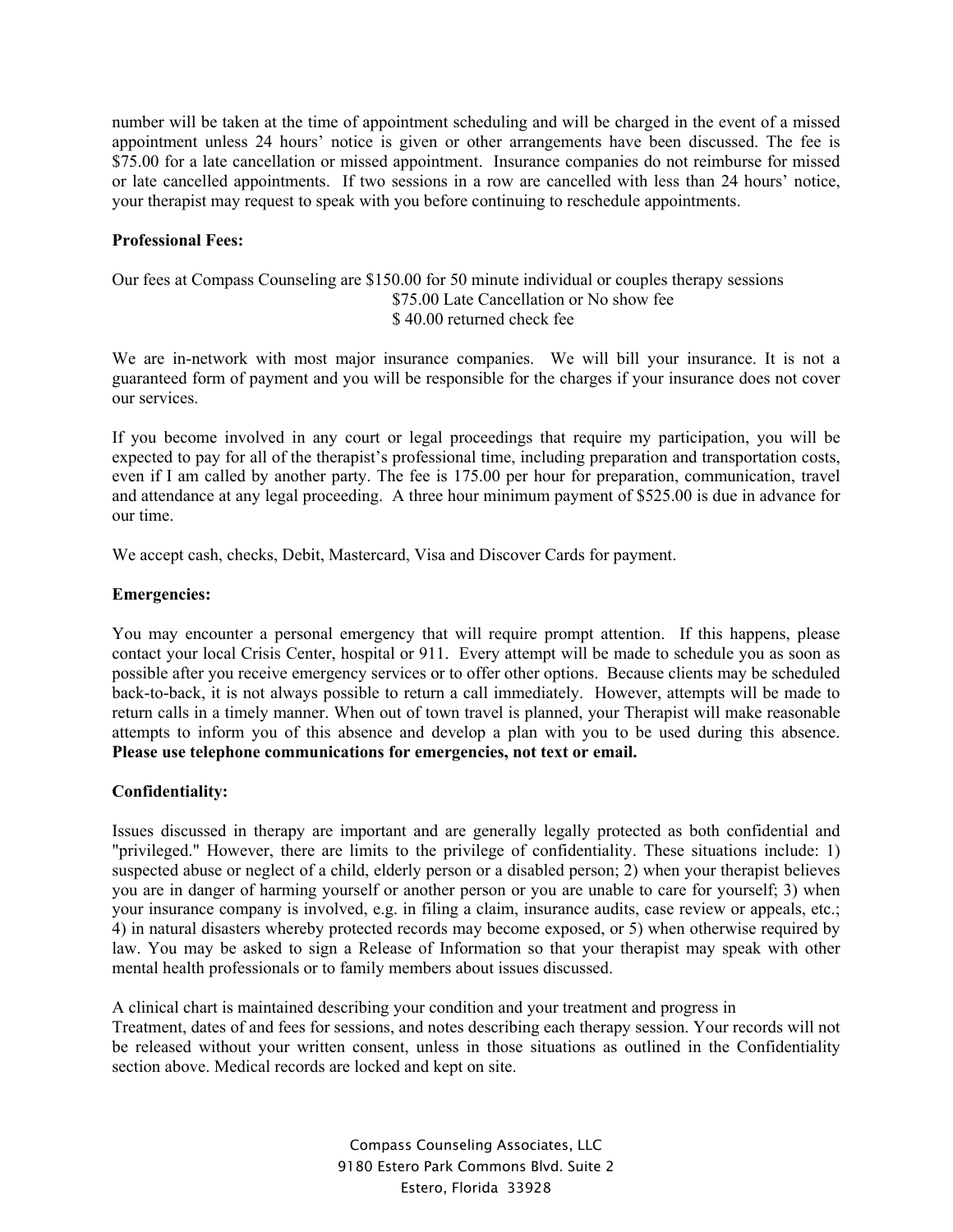In order to give you the most complete and helpful care, the Therapist may consult with other professionals in the field. Supervision sessions with other professionals may occur to ensure the Therapist is practicing ethically and competently. In this case, the Therapist may discuss details of your case however specific identifying information will not be provided and confidentiality will be maintained between the Therapist and the other professionals involved.

If you are participating in a group, couples or family counseling, reasonable attempts to ensure confidentiality will be taken but absolute confidentiality cannot be guaranteed.

Please note that if you send your Therapist a text message or email that it is not secure and your confidentiality cannot be guaranteed. **Please use telephone communications for emergencies not text or email.** 

## **Social Media Policy**:

In accordance with the ethics of the counseling profession, the Therapists or staff at Compass Counseling Associates does not accept friend or contact requests from current or former clients on Facebook or other social media sites. Doing so has the potential to compromise your confidentiality and our respective privacy. The Therapists will not write professional endorsements for clients due to the potential for violating the ethical code on dual relationships.

Compass Counseling Associates, LLC does have a company Facebook page where we post counseling related information that you are welcome to follow. Some Therapists may also have a LinkedIn account where professional information is posted.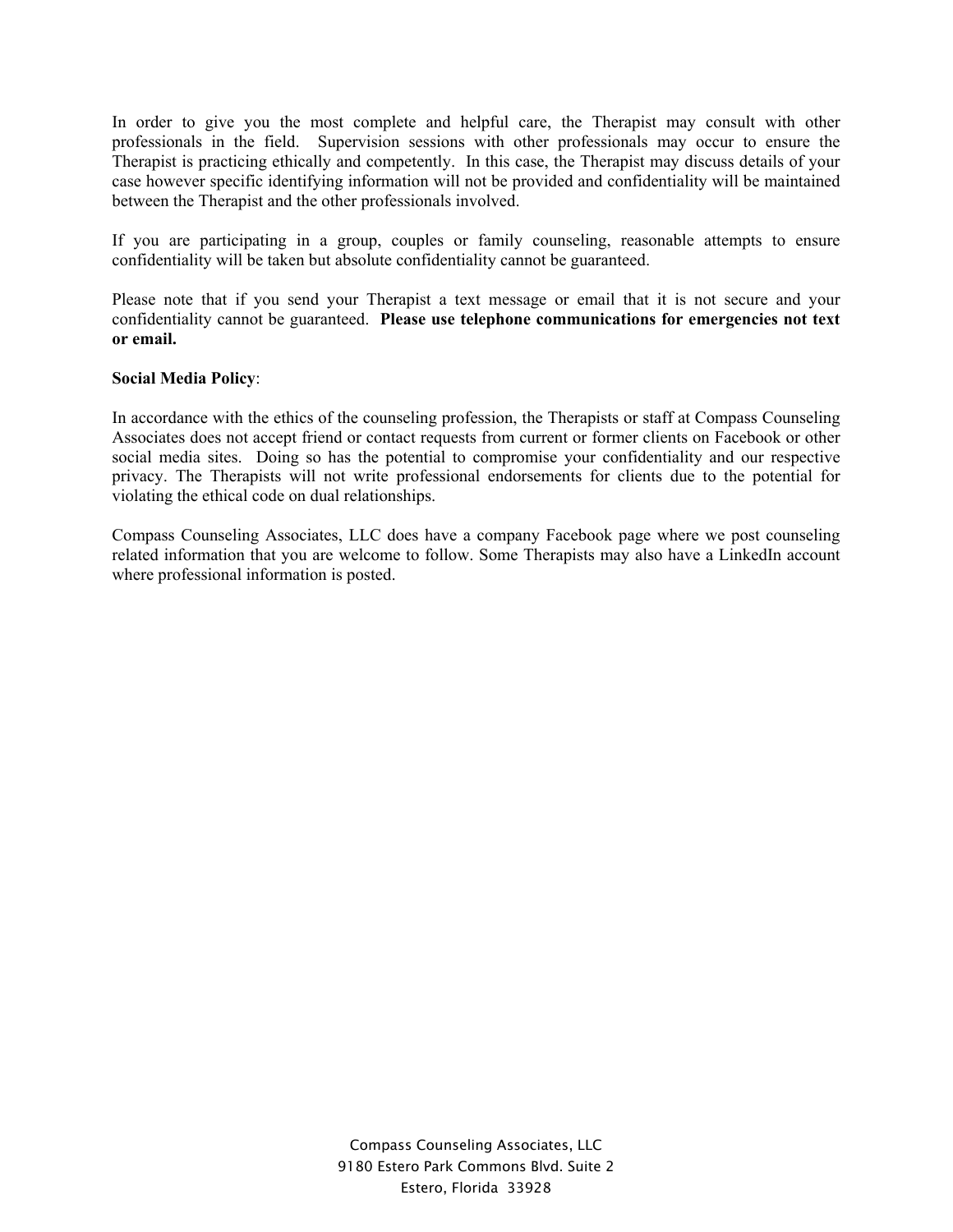# **Consent for Treatment:**

By signing this client information and consent form as the client or guardian of said client, I acknowledge that I have read all three pages, understand and agree to the terms and conditions contained in this form in its entirety. I have been given appropriate opportunity to address any questions or request clarification for anything that is unclear to me. I am voluntarily agreeing to receiving a mental health assessment, treatment and services for me (or my child if said child is the client) and I understand that I may stop such treatment or services at any time.

By signing below, you are stating that you have read the above and understand the policy statement and that you have had your questions answered to your satisfaction.

I accept, understand and agree to abide by the contents and terms of this agreement and further, consent to participate in evaluation and/or treatment. I understand that I may withdraw from treatment at any time.

| Name of patient (please print) |
|--------------------------------|
| Signature:                     |
| Date:                          |
| Therapist/Witness:             |

# **Acknowledgement**

Your signature below acknowledges you have read and understand the HIPPA Notice of Privacy Practices. A copy is available at your request.

Signature: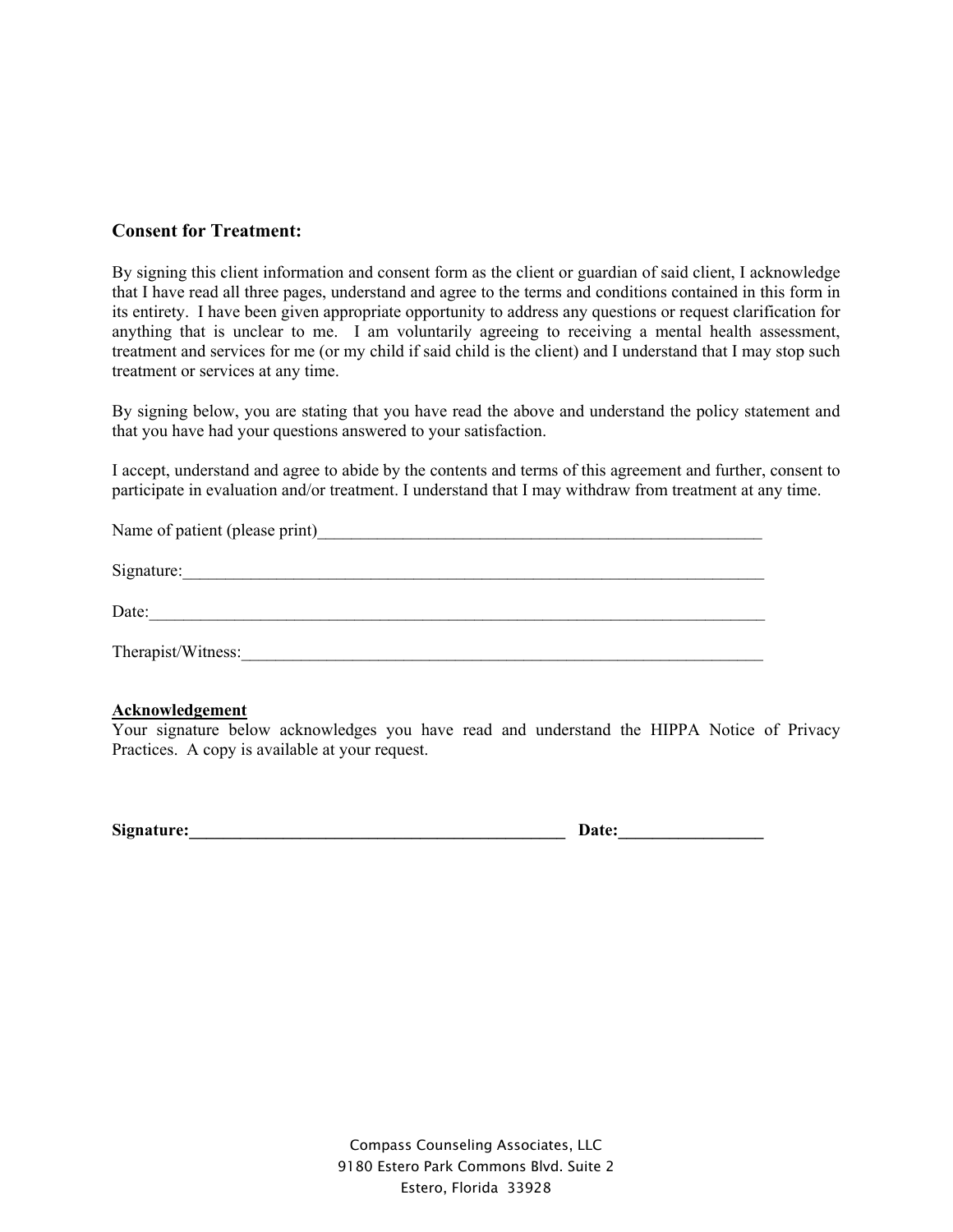| <b>Patient Registration/ Benefit Verification Form</b>                                               |  |  |                                       |
|------------------------------------------------------------------------------------------------------|--|--|---------------------------------------|
|                                                                                                      |  |  | Date: $\qquad \qquad$                 |
|                                                                                                      |  |  | D.O.B.: S.S.#: S.S.#: Marital Status: |
| Address:                                                                                             |  |  |                                       |
| City: State: Zip:                                                                                    |  |  |                                       |
|                                                                                                      |  |  |                                       |
|                                                                                                      |  |  |                                       |
|                                                                                                      |  |  |                                       |
|                                                                                                      |  |  |                                       |
| Please check: Self-pay _______ Insurance _______ EAP _______ Other _______                           |  |  |                                       |
| <b>Guarantor Information</b>                                                                         |  |  |                                       |
|                                                                                                      |  |  |                                       |
|                                                                                                      |  |  |                                       |
|                                                                                                      |  |  |                                       |
| **If Insurance, Please fill out the following as completely as possible to help the billing process: |  |  |                                       |
|                                                                                                      |  |  |                                       |
| Insurance Company:                                                                                   |  |  |                                       |
| Authorization required: ___________ Authorization #: ___________________________                     |  |  |                                       |
| Number of visits: _____________ Authorization begins /expires: __________________                    |  |  |                                       |
|                                                                                                      |  |  |                                       |
| In network? _____________ Out of network?: __________                                                |  |  |                                       |
|                                                                                                      |  |  |                                       |
|                                                                                                      |  |  |                                       |
|                                                                                                      |  |  |                                       |
| For office use only:                                                                                 |  |  |                                       |
|                                                                                                      |  |  |                                       |
|                                                                                                      |  |  | Collect from Client each visit:       |